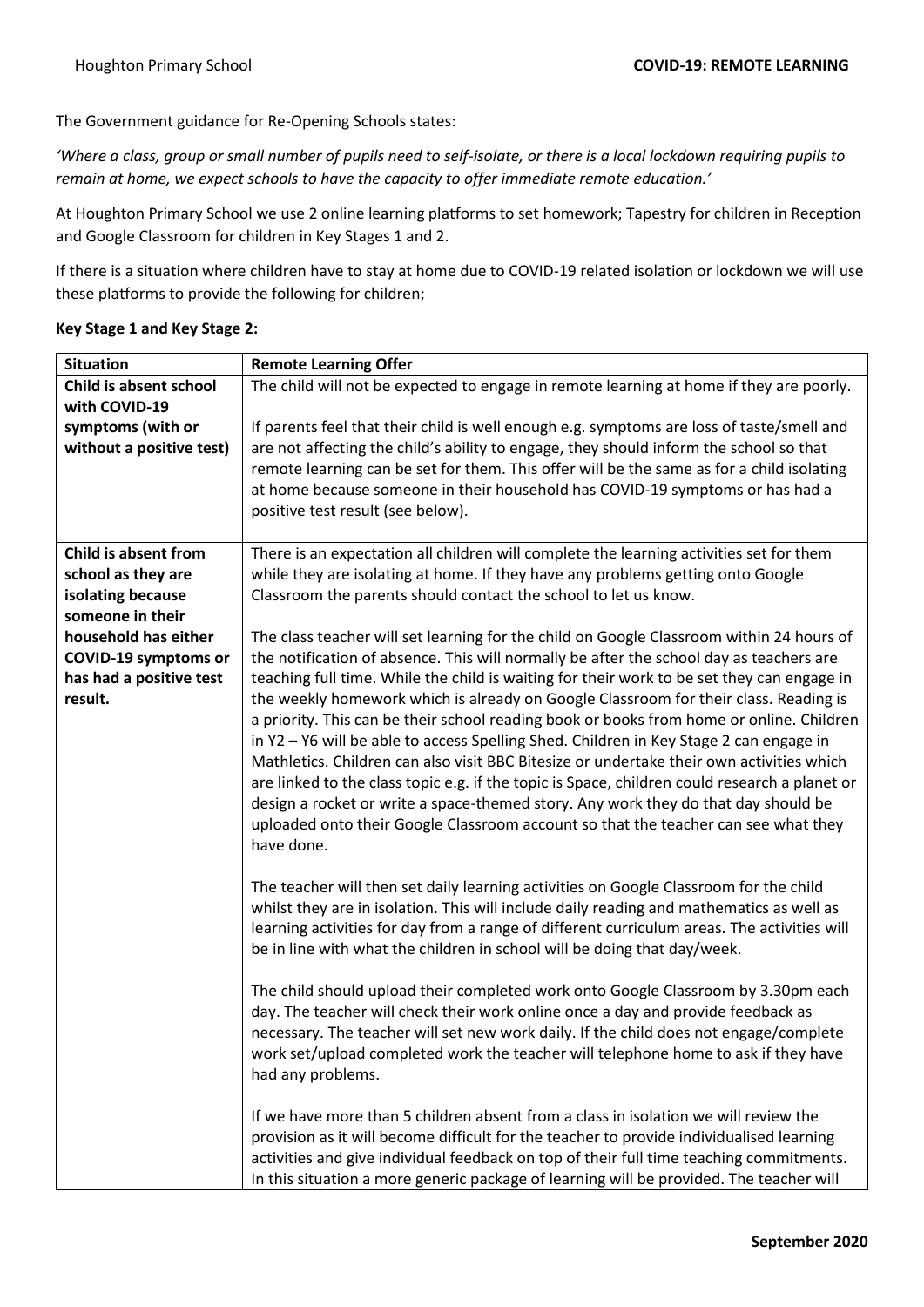| <b>Situation</b>     | <b>Remote Learning Offer</b>                                                                                                                                                                                                                                                                                                                                                                           |
|----------------------|--------------------------------------------------------------------------------------------------------------------------------------------------------------------------------------------------------------------------------------------------------------------------------------------------------------------------------------------------------------------------------------------------------|
|                      | endeavour to check in once a day but may not be able to provide feedback/comments                                                                                                                                                                                                                                                                                                                      |
|                      | on every piece of work uploaded.                                                                                                                                                                                                                                                                                                                                                                       |
| Large group or whole | The class teacher will also be isolating in this situation and will work from home if they                                                                                                                                                                                                                                                                                                             |
| class is absent from | are well enough to do so. They will set work for all the children to do each day on                                                                                                                                                                                                                                                                                                                    |
| school due to class  | Google Classroom. This will include daily reading and mathematics as well as a variety                                                                                                                                                                                                                                                                                                                 |
| bubble being closed. | of learning activities from a range of different curriculum areas.                                                                                                                                                                                                                                                                                                                                     |
|                      | The learning activities set will be in line with the teacher's planning for that time period<br>of the term. The teacher will engage via Google Classroom throughout the day.                                                                                                                                                                                                                          |
|                      | If the class teacher is ill during bubble closure we will endeavour to set learning for the<br>class as above but will not be able to engage throughout the day. If we are unable to<br>set work due to staffing capacity (e.g. a number of staff are ill) we will use Google<br>Classroom to signpost families to other online learning platforms e.g. The Oak National<br>Academy, BBC Bitesize etc. |

The Reception Teachers will set learning activities for children in Robins' class as follows:

| <b>Situation</b>                        | <b>Remote Learning Offer</b>                                                                                                               |
|-----------------------------------------|--------------------------------------------------------------------------------------------------------------------------------------------|
| Child is absent school                  | The child will not be expected to engage in remote learning at home if they are poorly.                                                    |
| with COVID-19                           |                                                                                                                                            |
| symptoms (with or                       | If parents feel that their child is well enough e.g. symptoms are loss of taste/smell and                                                  |
| without a positive test)                | are not affecting the child's ability to engage, they should inform the school so that                                                     |
|                                         | remote learning can be set for them. This offer will be the same as for a child isolating                                                  |
|                                         | at home because someone in their household has COVID-19 symptoms or has had a                                                              |
|                                         | positive test result (see below).                                                                                                          |
|                                         |                                                                                                                                            |
| Child is absent from                    | There is an expectation all children will complete the learning activities set for them                                                    |
| school as they are<br>isolating because | while they are isolating at home. If they have any problems getting onto Tapestry the<br>parents should contact the school to let us know. |
| someone in their                        |                                                                                                                                            |
| household has either                    | The class teacher will set learning for the child on Tapestry within 24 hours of the                                                       |
| <b>COVID-19 symptoms or</b>             | notification of absence. This will normally be after the school day as teachers are                                                        |
| has had a positive test                 | teaching full time.                                                                                                                        |
| result.                                 |                                                                                                                                            |
|                                         | While the child is waiting for their work to be set they can engage in the activities                                                      |
|                                         | which are already on Tapestry for their class.                                                                                             |
|                                         |                                                                                                                                            |
|                                         | The teacher will then set daily learning activities on Tapestry for the child whilst they                                                  |
|                                         | are in isolation. This will include learning activities from a range of different curriculum                                               |
|                                         | areas. The activities will be in line with what the children in school will be doing that                                                  |
|                                         | day/week.                                                                                                                                  |
|                                         |                                                                                                                                            |
|                                         | The parents should upload their child's completed work onto Tapestry by 3.30pm each                                                        |
|                                         | day. The teacher will check their work online once a day and provide feedback as                                                           |
|                                         | necessary. The teacher will set new work daily.                                                                                            |
|                                         | If the child does not engage/complete work set/upload completed work the teacher                                                           |
|                                         | will telephone home to ask if they have had any problems.                                                                                  |
|                                         |                                                                                                                                            |
|                                         | If we have more than 5 children absent from a class in isolation we will review the                                                        |
|                                         | provision as it will become difficult for the teacher to provide individualised learning                                                   |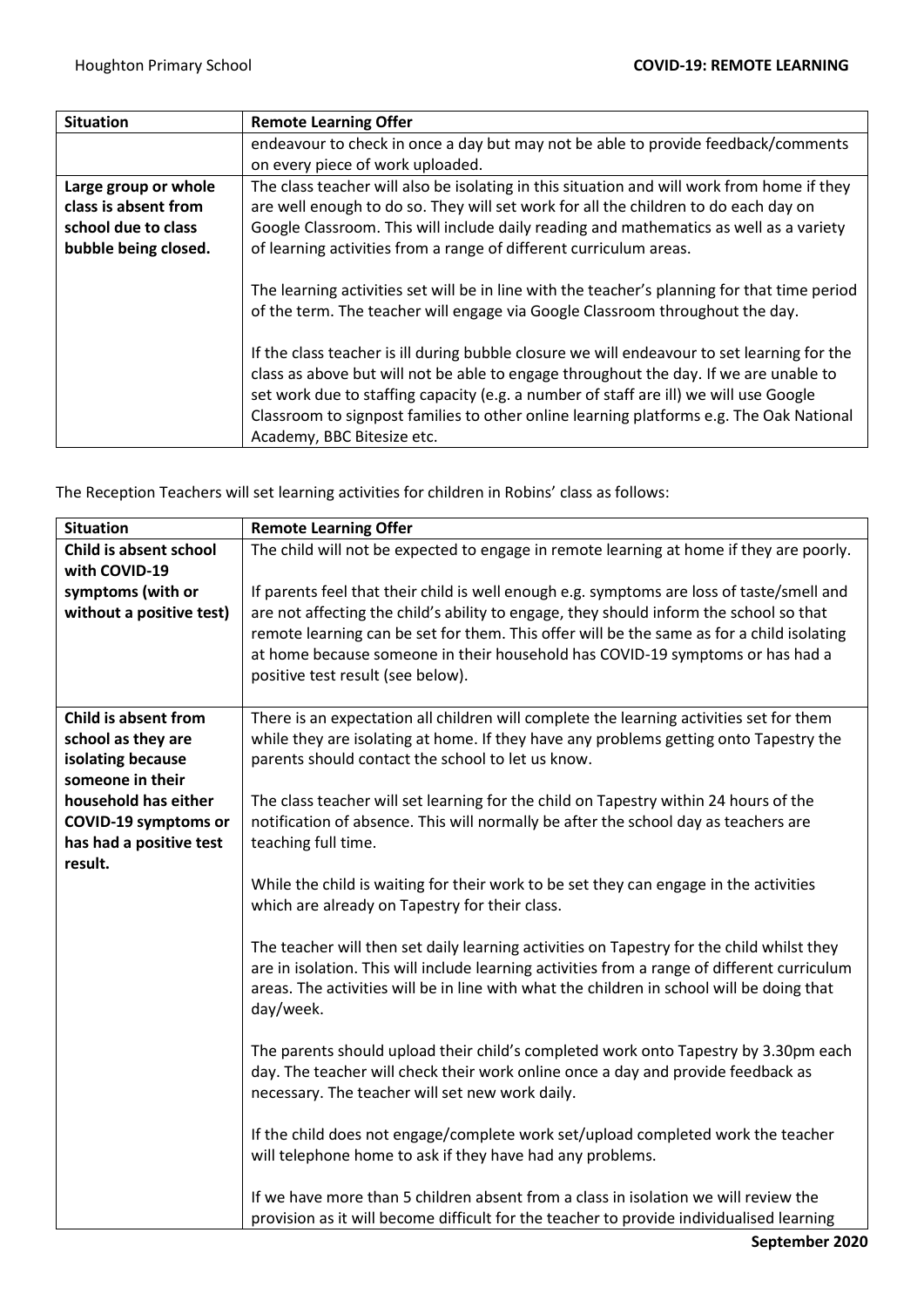| <b>Situation</b>                                                                            | <b>Remote Learning Offer</b>                                                                                                                                                                                                                                                                                                                                                                           |
|---------------------------------------------------------------------------------------------|--------------------------------------------------------------------------------------------------------------------------------------------------------------------------------------------------------------------------------------------------------------------------------------------------------------------------------------------------------------------------------------------------------|
|                                                                                             | activities and give individual feedback on top of their full time teaching commitments.<br>In this situation a more generic package of learning will be provided. The teacher will<br>endeavour to check in once a day but may not be able to provide feedback/comments<br>on every piece of work uploaded.                                                                                            |
| Large group or whole<br>class is absent from<br>school due to class<br>bubble being closed. | The class teachers will also be isolating in this situation and will work from home if they<br>are well enough to do so. They will set work for all the children to do each day on<br>Tapestry. This will include learning activities from a range of different curriculum areas.                                                                                                                      |
|                                                                                             | The learning activities set will be in line with the teacher's planning for that time period<br>of the term. The teacher will engage via Tapestry throughout the day.                                                                                                                                                                                                                                  |
|                                                                                             | If the class teacher is ill during bubble closure we will endeavour to set learning for the<br>class as above but will not be able to engage throughout the day. If we are unable to<br>set work due to staffing capacity (e.g. a number of staff are ill) we will use Google<br>Classroom to signpost families to other online learning platforms e.g. The Oak National<br>Academy, BBC Bitesize etc. |

When teaching our children remotely due to closure we are committed to the following principles:

- Setting assignments daily in a number of different subjects which are meaningful and ambitious for our children.
- Ensuring that our curriculum plans continue to be taught in well-sequenced sessions, building on children's knowledge and skills incrementally. Our planning for remote learning will clearly identify what is intended to be taught and practised in each subject.
- Ensuring that we provide frequent, clear explanations of new content to the children delivered by the class teacher or by providing links to high quality curriculum resources and/or videos.
- Engaging with the children in their learning by reviewing their work and providing personalised feedback.
- Check understanding with those where there is concern about progress and/or quality of work by engaging in focused communication online via comments/messaging facility on Tapestry and Google Classroom. If this is not successful teachers will telephone parents to speak with them directly about their concerns.
- Adapting plans in accordance with ongoing assessment of the work which children produce. Be prepared to revise materials, revisit learning or simplify explanations as appropriate.
- Adapt planning as necessary for children with Special Educational Needs and/or Disabilities in-line with normal classroom practice, using children's Pupil Individual Plans (PIPS) and, where appropriate, their Education, Health and Care Plan to ensure that objectives continue to worked towards.
- Ensuring that the amount of time spent on learning at home is equivalent to the length of core teaching time children would receive in school, including daily contact with teachers. Learning activities are set according to age and learning needs. We would expect children to engaging with learning for at least 3 hours a day for our youngest children, rising to 4 hours a day for our oldest children. We will be mindful that some children